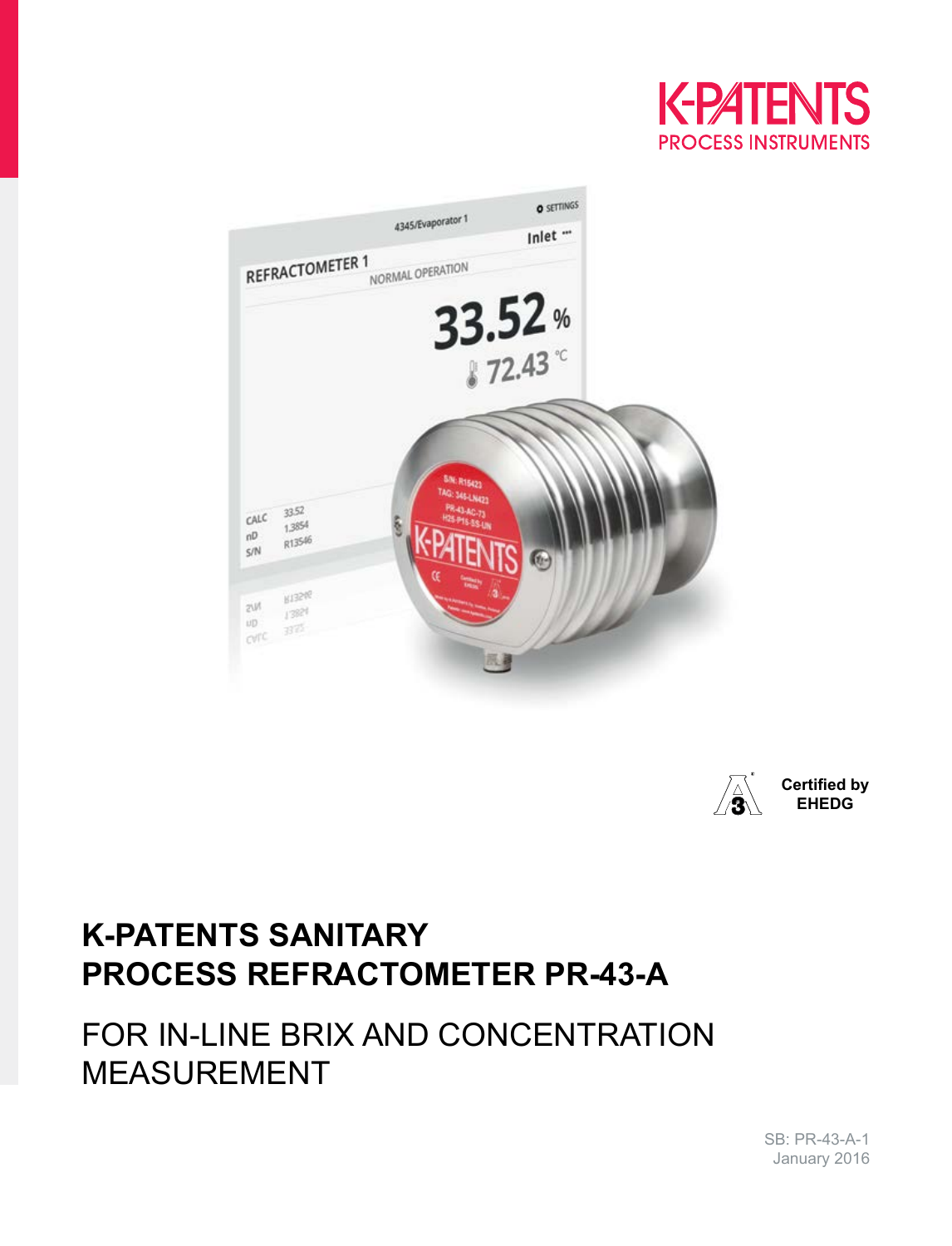# TYPICAL APPLICATIONS

#### **BEVERAGES**

Extraction, evaporation, brewing, distilling, sugar dissolving, blending, filling. Alcohol, rum, whiskey, brandy, vodka, molasses, liquors, cider and perry, alcoholic beverages, pre-mixed liquors. Beer and malt beverages, wort, cut beer, root beer. Juices, blended vegetable and fruit juices and nectars, still drinks, vegetable and juice concentrates, iced tea and coffee, instant coffee and tea. Soft drinks, energy and sport drinks, beverage base. Wines, grape must.

#### **CEREALS**

Sugar coating. Sugar syrup.

### **CONFECTIONARY**

Sugar coating, topping, sugar dissolving, filling. Candies, jelly beans, caramel, chewing gum, flavors, syrup.

## **CULTURES, ENZYMES, YEAST**

Fermentation, extraction, evaporation, filtration, separation. Enzymes, yeast.

### **DAIRY**

Evaporation, spray drying. Condensed milk, skimmed milk, milk powder, casein, caseinate, yoghurt, ice cream, ice-cream mix, whey, whey cream, concentrated whey cream, whey powder, lactose, lactose powder, infant formula, non-dairy creamer.

#### **EGG**

Mixing, separation. Egg white, egg yolk, whole egg, mixes with added sugar or salt, egg powder, pasta with egg.

### **FINE BAKERY PRODUCTS** Sugar coating. Donuts, sweet rolls.

#### **FLAVORS AND INGREDIENTS**

Mixing, evaporation. Citric acid, sodium benzoate, natural and artificial flavors.

### **CASINGS**

Extrusion. Synthetic sausage casings, polyamide, polyethylene, polypropylene, polyvinylidenchloride, polyester, sodium hydroxide.

### **NUTRITIONAL FOOD SUPPLEMENTS** Esterification. Plant stanol ester.

**FROZEN FOOD** Salinity of brined products, frozen vegetables, fruits and seafood.

### FRUITS AND VEGETABLES

Blending, cooking, evaporation. Preserves, canned fruits and vegetables, vegetable extract, sauces, instant soups, jam, jellies, marmalades, juice concentrate. Soy, soy milk. Tomato based products, tomato purée, pulp, paste, ketchup.

### **PREPARED FOODS**

Blending, cooking. Dairy desserts, rice-pudding, starch slurry.

**SWEETENERS** Sugar, syrup, honey, table-top sweeteners, inulin, steviol.

**SALTS, SPICES, SOUPS, SAUCES, PROTEIN PRODUCTS** Extraction, cooking, evaporation. Sodium chloride, salt substitutes, herbs, spices, seasonings, vinegar, soups and broths, sauces, yeast, protein, gelatin, agar-agar, soy drinks.

## **PRODUCT AND CIP INTERFACES**

Product to product interfaces, product to CIP interfaces, CIP fluids.

**CHROMATOGRAPHIC SEPARATION** Fractionation.





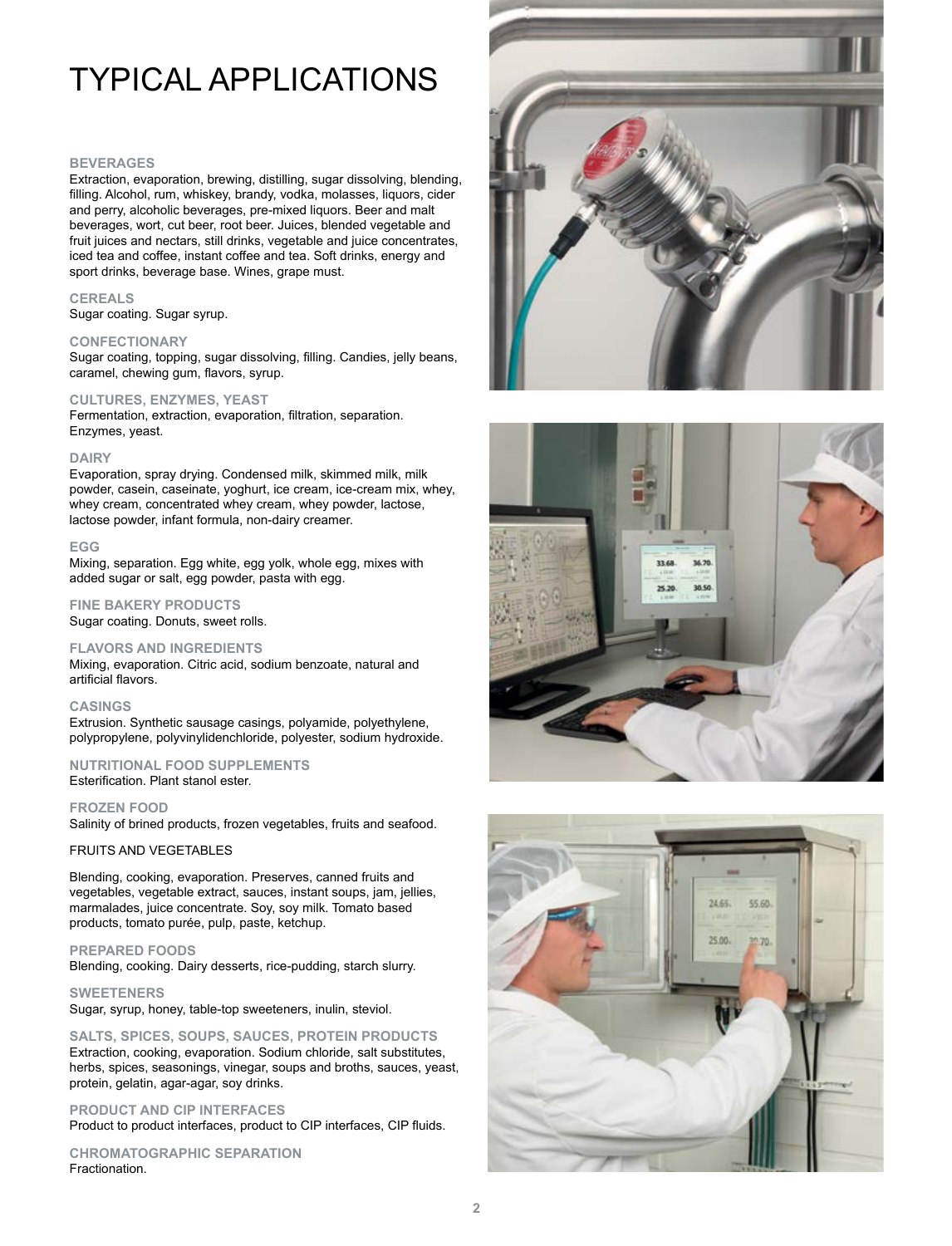# PERFORMANCE **OVERVIEW**

## REFRACTOMETER TECHNOLOGY IN **TRANSITION**

K-Patents has used its expertise to develop the unique and innovative Sanitary process refractometer PR-43-A to measure, refine, manage and indicate Brix and diagnostic information. The Sanitary refractometer PR-43-A is designed to meet the needs of end users in the beverage, dairy and food processing industries.

The Sanitary PR-43-A system consists of a compact or probe refractometer and a graphical user interface. The refractometer is a stand-alone device capable of operating independently. It has a measurement range of 0 to 100 Brix and provides an Ethernet or 4–20 mA output signal proportional to the temperature-compensated Brix value for real-time process control. Different user interface options range from a rugged, multichannel, industrial computer to a compact light-weight and a web-based version, and allow the user to select the most preferred way to access and use the refractometer measurement and diagnostics data.

PR-43-A Refractometer has a built-in web server with an instrument homepage. The homepage allows for configuring, monitoring, verifying and diagnosing the refractometer via an Ethernet connection. Every PR-43-A Refractometer also provides an mA output signal for control purposes.

The Sanitary refractometer PR-43-A is factory-calibrated to measure Brix and temperature in standard units. Each refractometer has identical calibration. For this reason, the refractometers can be freely interchanged without optical recalibration or parameter changes. The refractometer does not require any recalibration or regular maintenance. Furthermore, the calibration of each refractometer can be verified using standard refractive index liquids and a built-in verification procedure.

K-Patents Sanitary refractometer PR-43-A is Sanitary 3-A approved and EHEDG certified to meet the highest hygiene requirements of food production. It withstands the rigors of food processing such as high process temperatures (compact type up to 130°C (265°F) and probe type up to 150°C (300°F)), CIP and SIP processes and cleaning and rinsing of facilities.

## 3-A SANITARY APPROVAL

The 3-A Symbol assures that K-Patents Sanitary Refractometer PR-43-A conforms to 3-A Sanitary Standard Number 46-03 for Refractometers and Energy-Absorbing Optical Sensors for Milk and Milk Products and it has passed the independent Third Party Verification inspection for 3-A Symbol authorization.

## EHEDG CERTIFICATION

The certification of the EHEDG (European Hygienic Equipment Design Group) Type EL Class I is granted on fulfilment of the strict Hygienic Design Criteria. This is the decisive proof for the in-place cleanability, CIP/SIP capability and food contact materials safety of K-Patents Sanitary refractometers.

## REFRACTOMETER INSTALLATION

The Sanitary refractometer PR-43-A is installed in the main processing line or vessel and no by-pass arrangements are required. The user interface of the refractometer can be installed locally in the field, remotely in the control room or in both locations by connecting several user interfaces in a network.

**COMPACT PROBE FOR SMALL PIPES**

**LONG PROBE FOR LARGE PIPES AND VESSELS**

2.5 inch Sanitary or I-Line clamp





2.5 inch Sanitary or I-Line clamp and flow cell





2.5 inch Sanitary or I-Line clamp and flow cell



Varivent connection



Tank bottom flange





**3**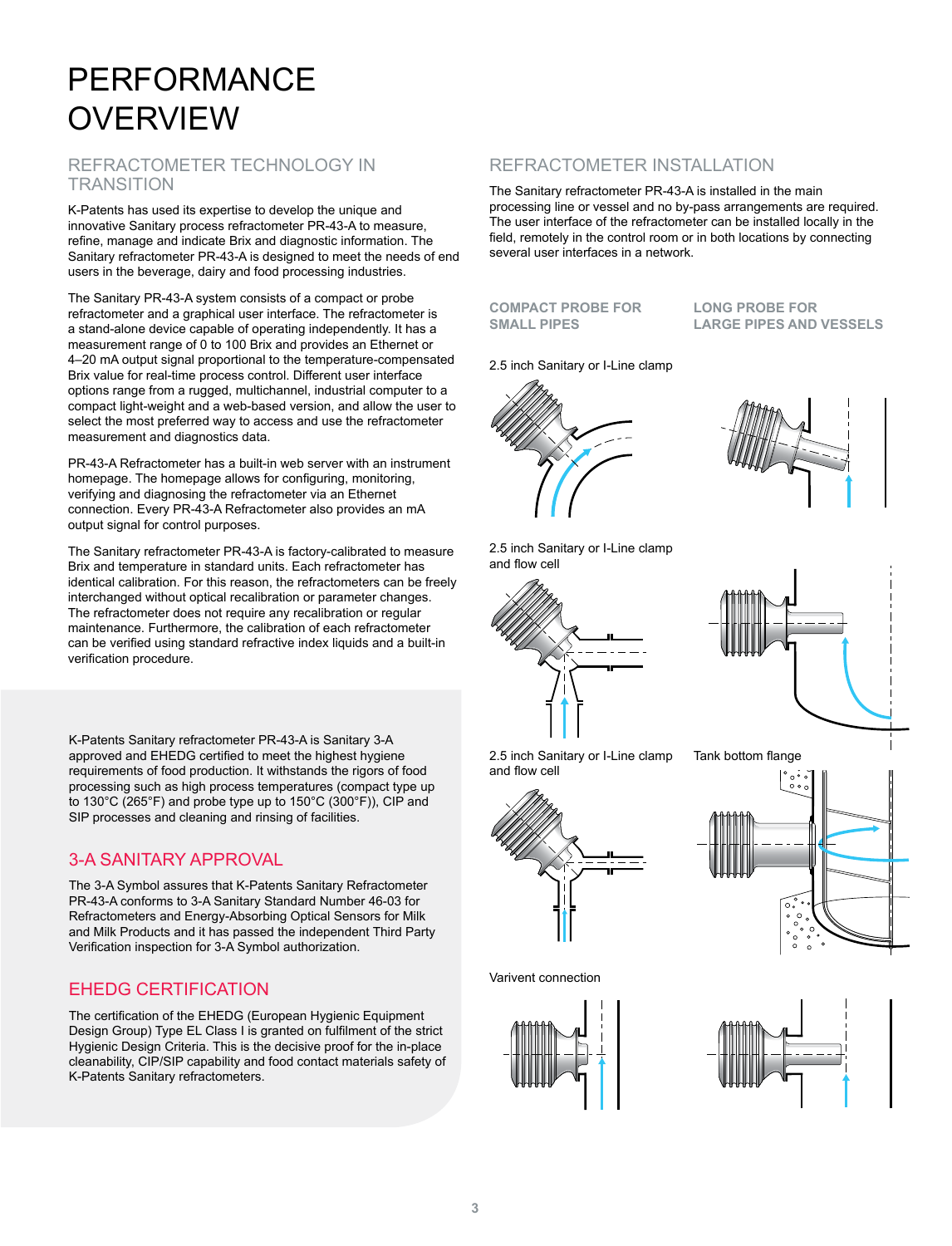# STANDARD PACKAGES

## **REFRACTOMETER PR-43-A**



**MULTICHANNEL USER INTERFACE MI**



## SANITARY REFRACTOMETER PR-43-A AND MULTICHANNEL USER INTERFACE MI

K-Patents fully equipped system with refractometer, interconnecting cable and multichannel user interface with high performance industrial computing, wash control and high expandability capabilities and connectivity.

The multichannel user interface MI provides the highest level of industrial computing, intelligence and sophisticated features as well as environmental protection.

## **REFRACTOMETER PR-43-A**



## **COMPACT USER INTERFACE CI**



## SANITARY REFRACTOMETER PR-43-A AND COMPACT USER INTERFACE CI

K-Patents compact, single device connectivity system with refractometer, interconnecting cable and compact user interface for applications where a local or remote display and access is preferred and where no wash is required.

## **REFRACTOMETER PR-43-A**



**WEB USER INTERFACE WI**



## SANITARY REFRACTOMETER PR-43-A AND WEB USER INTERFACE WI

K-Patents stand-alone system with refractometer, interconnecting cable and web user interface designed particularly for direct control system integration in applications where no industrial computer (e.g. to control prism wash) or monitoring display is required.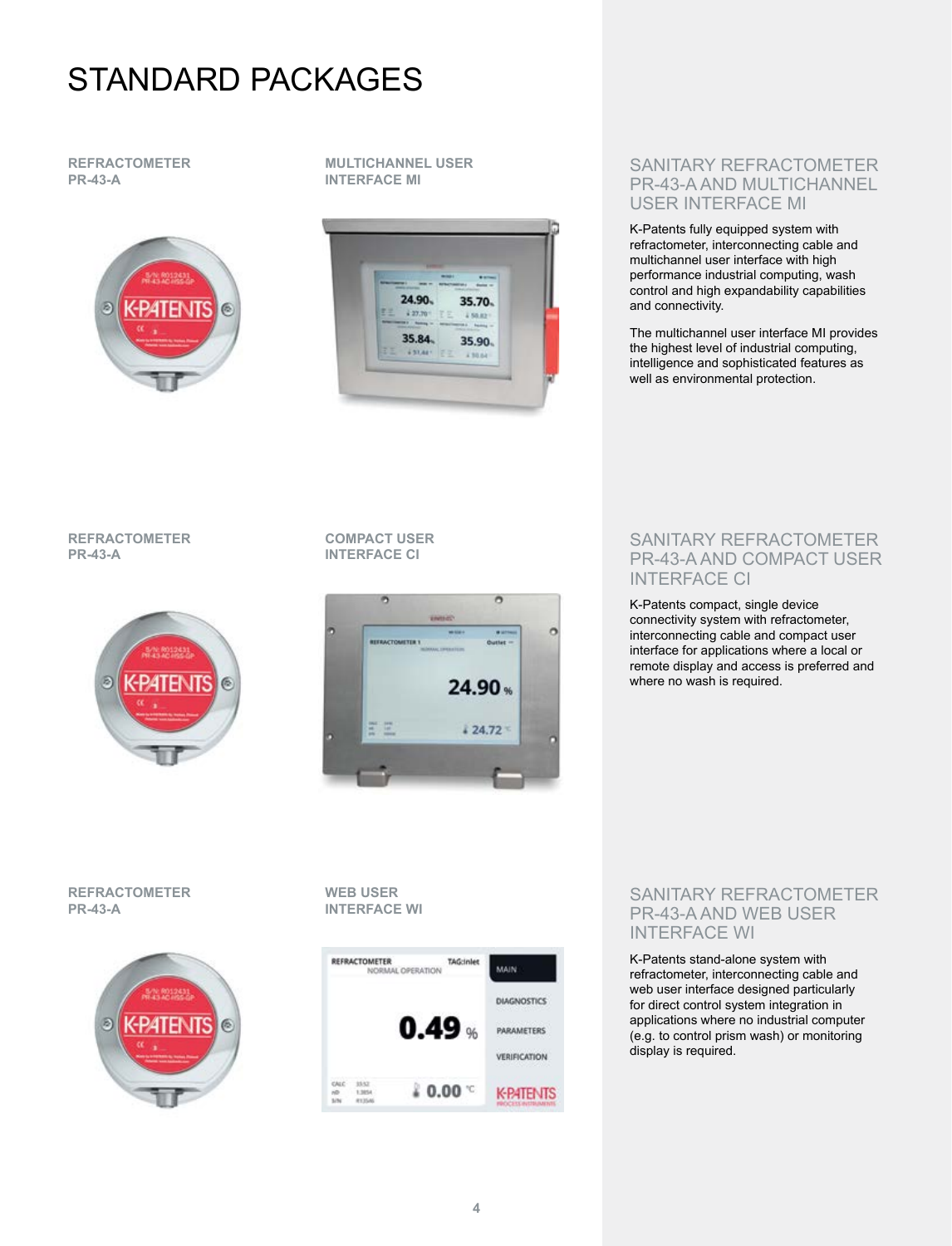# USER INTERFACES

K-Patents Sanitary refractometer PR-43-A can be equipped with different user interface options for handling the user and refractometer as well as refractometer and control system interaction.

## MULTICHANNEL USER INTERFACE MI

- High-performance, industrial computing system
- Expandable system and connectivity for up to four (4) PR-43-A refractometers and eight (8) I/O modules
- Environmentally sealed IP67, NEMA 6, rugged 316 stainless steel enclosure that withstands the corrosive cleaning agents and frequent washes in food and beverage processing plants. In addition, the stainless steel enclosure has superior hygienic qualities and bacteria and germs have difficulty growing on it. Also for demanding field and outdoor conditions (-40−50°C, -40−122°F)
- Prism wash diagnostics and control
- Trend display that shows one or two graphs over a selected period of time.
- Embedded measurement apps: The apps are small programs that give different types of measurement data and functionality.
- Modules, e.g. mA-output and mA-input module
- 10" graphical touchscreen color display
- 21 CFR 11 compliant user identification and management, electronic data records and data-logging, event log/audit trail.

## COMPACT USER INTERFACE CI

- Single device connectivity
- Local and/or remote display and access
- Light-weight, aluminum enclosure for control room conditions and epoxy coated IP65, NEMA 4 enclosure with polycarbonate display shield for field conditions
- Trend display
- 10" graphical touchscreen color display.

## WEB USER INTERFACE WI

- Web browser interface via Ethernet connection to a control system or any type of computer
- Output values are transmitted through 4-20 mA output and output values, diagnostic information and trends are transmitted via an Ethernet connection using a UDP/IP protocol

## FIELD COMMUNICATOR FC-11

The user can remotely operate and configure the refractometer using the K-Patents hand-held Field Communicator FC-11. The FC-11 provides an identical window into the process, showing measurement and diagnostic data including the optical image, and facilitating real time analysis and configuration directly at the refractometer.



## MI AND CI DISPLAYS

**Main output display for four (4) measurement apps**



## **Diagnostics display**



### **Trend display**



## **User authentication with user ID and password**

| + CANCEL                   | Inlet / R13546 |  |   |                | CONC 33.65 % TEMP 72.54 °C |  |
|----------------------------|----------------|--|---|----------------|----------------------------|--|
| <b>USER LOGIN REQUIRED</b> |                |  |   |                |                            |  |
| LOGIN SEPPO                | $\mathbf{v}$   |  |   |                |                            |  |
| ****                       |                |  |   | $\overline{2}$ | з                          |  |
|                            |                |  |   | 5              | 6                          |  |
|                            |                |  | 7 | 8              | 9                          |  |
|                            |                |  |   | 0              |                            |  |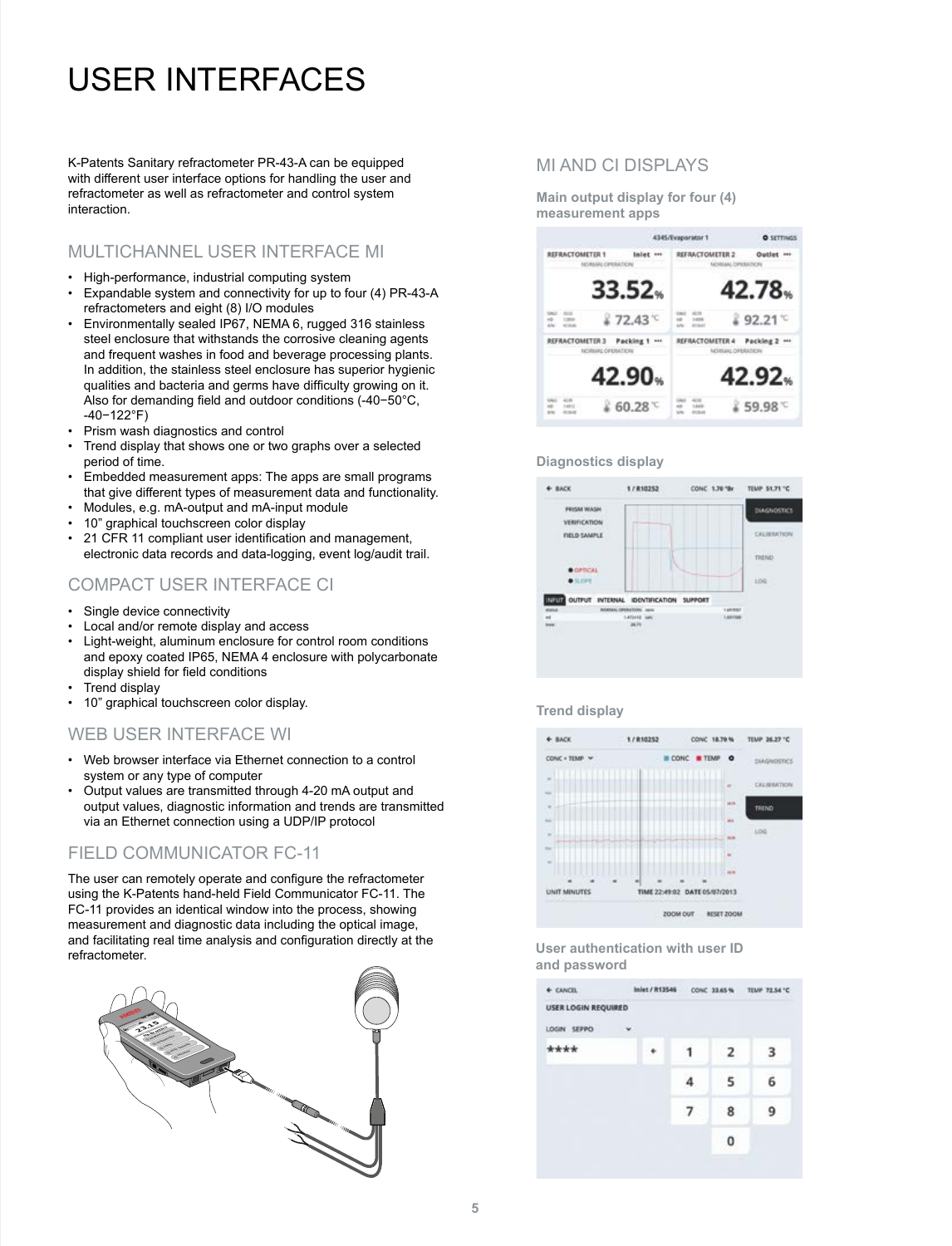# PRINCIPI F



## DIGITAL MEASUREMENT PRINCIPLE

The light source sends light to the interface between a prism and the process solution, where the rays meet the surface at different angles. Depending on the angle, some rays undergo a total internal reflection. The rest of the light is refracted into the process solution.

Thus, an optical image with a dark sector and a light sector is created. The angle corresponding to the shadow line is called the critical angle of total internal reflection.

This angle is a function of the refractive index and therefore the concentration of the solution. A CCD-camera detects the optical image. The image is transformed point-by-point into a digital signal. Digital signal processing is used to locate the exact shadow line position and to determine the refractive index nD.

A built-in temperature sensor measures the temperature T on the interface of the process liquid. The sensor converts the refractive index nD and temperature T into Brix units.

The diagnostics program ensures that the measurement is reliable.



# CAL **IBRATION**

## UNIQUE 3-LAYER CALIBRATION

The concentration calibration of the K-Patents PR-43-A refractometer is organized in three (3) layers: the Refractometer nD calibration, chemical curve and field calibration. The advantages of the layer feature are free interchangeability of refractometers, applications and recipes without any need for mechanical calibration adjustment in the field.

The optical image information is detected by the CCD-element and transformed into a number (CCD). The process temperature T is measured by a Pt-1000 resistance.

### LAYER 1:

The refractometer calibration: The actual refractive index nD is calculated from the CCD.

### LAYER 2:

The chemical curve: The refractometer calculates the Brix or concentration value based on nD and TEMP. The result is a temperature compensated calculated concentration value CALC.

### LAYER 3:

Field calibration: Adjustment of the calculated concentration value CALC may be required in order to compensate for some process conditions or to fit the measurement to the laboratory results. The Field calibration procedure determines the appropriate adjustment to CALC. The adjusted concentration is called CONC.

Output signal: The output signal is transmitted over the 4–20 mA current output or through the Ethernet connection.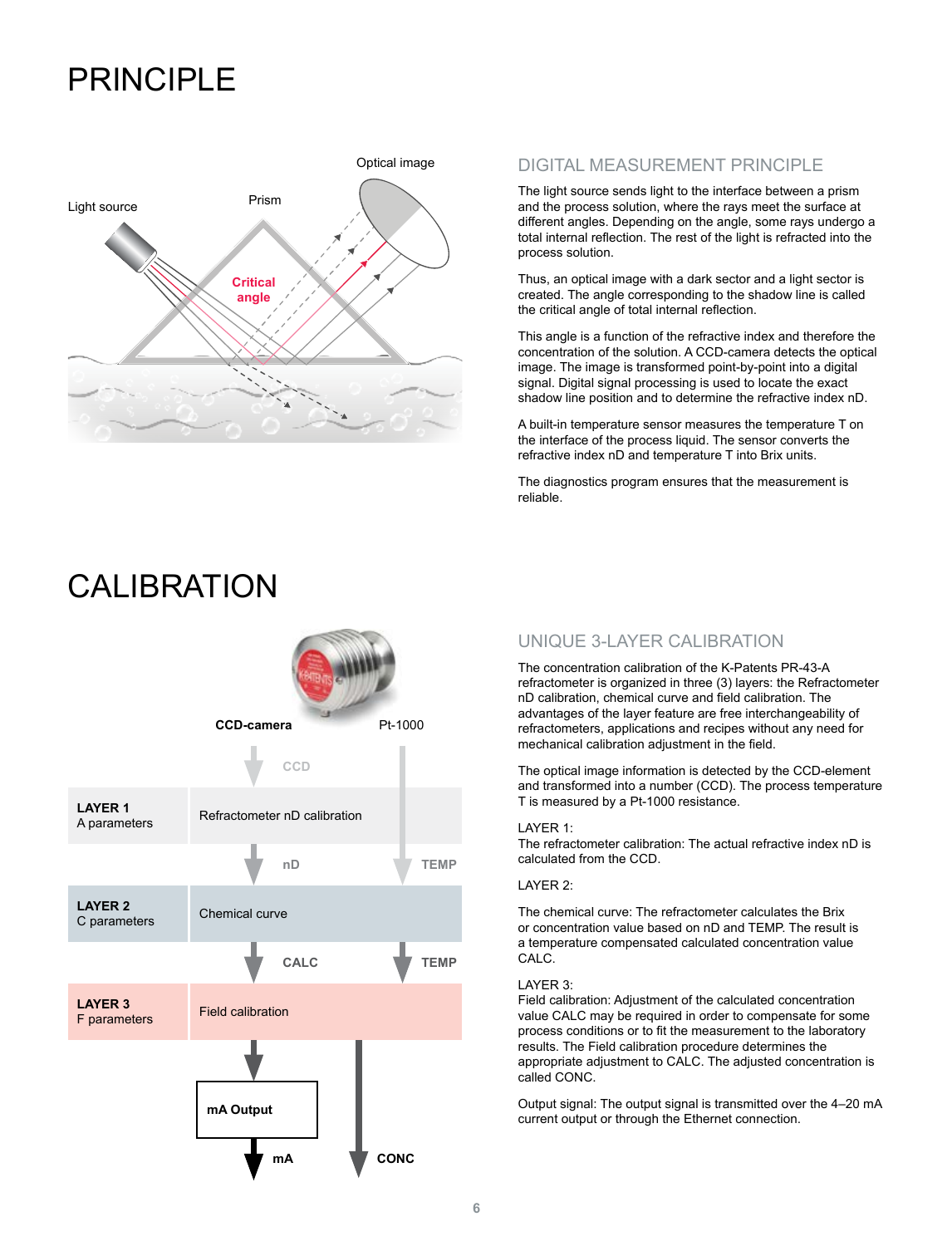# **DESIGN**



(US Patent No. 6067151)